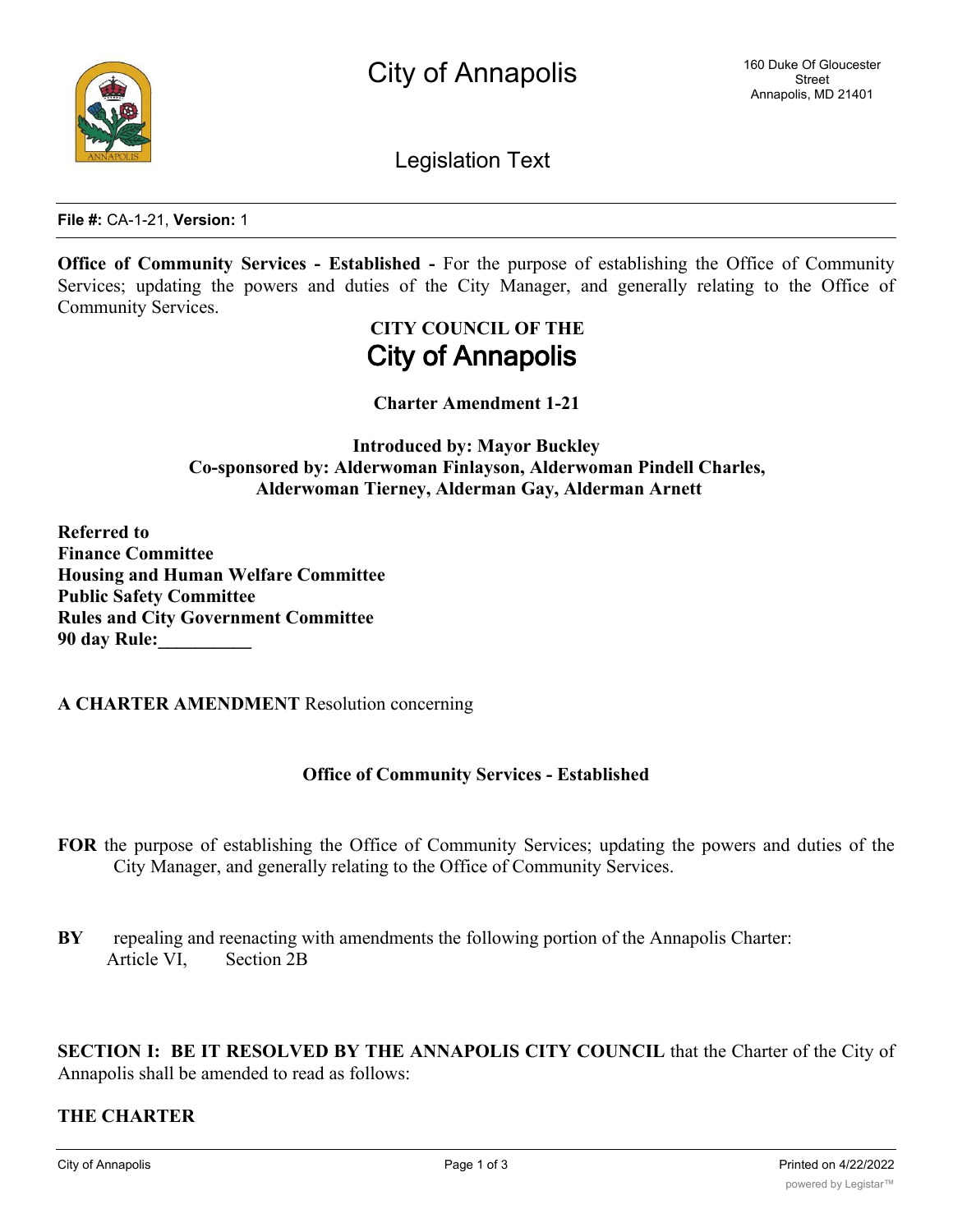# **Article VI - OPERATIONS**

### **Sec. 2B. City manager.**

- (a) There shall be a city manager in the office of the mayor who shall be the chief administrative officer of the city. The city manager shall be the direct subordinate of the mayor and shall have supervisory authority over the deputy city manager for resilience and sustainability and department directors as provided for by the City's organizational chart that is prepared by the mayor and accepted by the City Council.
- (b) The city manager shall be appointed by the mayor and confirmed by the city council based solely on his or her experience and credentials as a city manager. The city manager may be removed from office by the mayor or by the City Council. The city manager shall have had, prior to appointment, an advanced degree in business or public administration from an accredited college or university and at least eight years' experience in local government management at the executive level. The city manager shall be thoroughly familiar with contemporary budgeting and accounting practices.
- (c) The city manager shall devote full time to the duties of the office.
- (d) The compensation of the city manager shall be fixed by the mayor according to the provisions of an executive pay plan formulated by the Council Compensation Commission and adopted by ordinance. If the city manager is hired during an interim year, the mayor and council shall determine the compensation based upon the recommendations from the Finance Committee.
- (e) The city manager shall have the following additional powers and duties:
	- (1) To administer the day-to-day operations of the municipal government and oversee the delivery of municipal services;
	- (2) To exercise supervisory authority over the deputy city manager for resilience and sustainability and department directors, as provided for by the City's organizational chart that is prepared by the mayor and accepted by the City Council;
	- (3) To direct the operations of the city government;
	- (4) To supervise the preparation of the city budget;
	- (5) To advise the mayor and City Council in the formation of policy and the implementation of plans to address demands for municipal services, enhance the quality of life, and strengthen the economic vitality of the city;
	- (5) To perform such duties not inconsistent with this Charter as may be delegated by the mayor from time to time;
	- (7) To provide a monthly status report summarizing recent noteworthy activities of city operation including department and office updates, performance management milestones, and activities of the mayor's office. The monthly city manager's report shall be posted on the city's website and available to the public; and sequentially renumber the subsequent paragraphs accordingly;
	- (8) To adjust parking rates in City-owned parking garages and parking lots to the extent permitted, pursuant to 12.04.040 A.6. of the Code of the City of Annapolis. The City Manager may appoint a designee to determine any such adjustments to parking rates in City-owned parking garages and parking lots;
	- (9) To supervise the daily operations of the office of management information technology; and
	- (10) TO SUPERVISE THE DAILY OPERATIONS OF THE OFFICE OF COMMUNITY SERVICES; AND
	- (1011) To supervise the daily operations of the human resources office of the city, including:
		- (i) Administering a civil service system;
		- (ii) Conducting investigations and examinations for appointment or promotion in the civil service; and